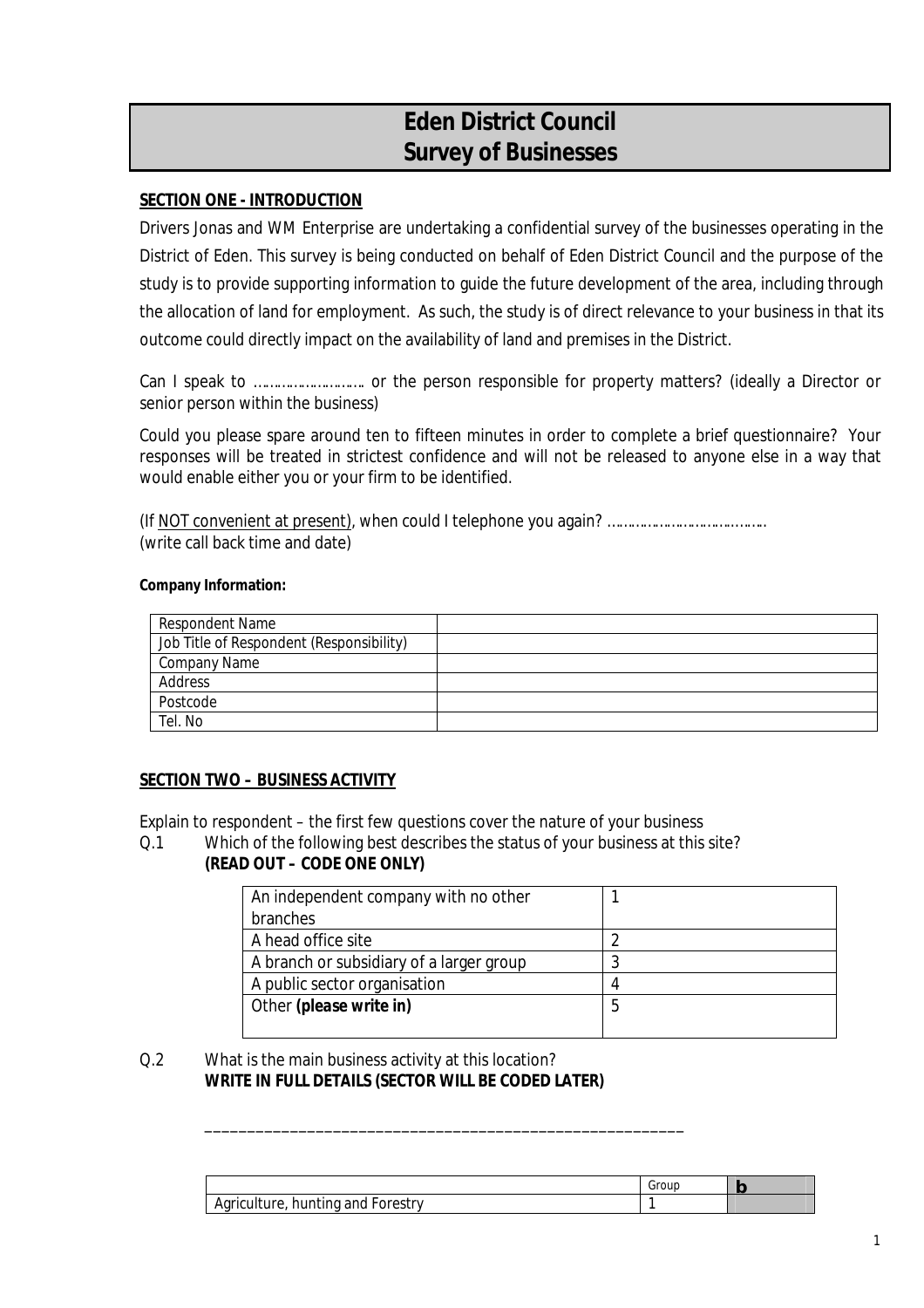| Fishing                                              | $\overline{2}$  |
|------------------------------------------------------|-----------------|
| Mining and Quarrying                                 | 3               |
| Manufacturing - Food, Beverages, Tobacco             | $\overline{4}$  |
| Manufacturing - Textiles and Textile Products        | 5               |
| Manufacturing - Leather and Leather Products         | 6               |
| Manufacturing - Wood and Wood Products               | $\overline{7}$  |
| Manufacturing - Paper, Publishing, Printing          | 8               |
| Manufacturing - Coke, Petroleum Products and Nuclear | 9               |
| Manufacturing - Chemicals                            | 10              |
| Manufacturing - Rubber and Plastic Products          | 11              |
| Manufacturing - Other and non metal mineral products | 12              |
| Manufacturing - Fabricated Metal                     | $\overline{13}$ |
| Manufacturing - Machinery and Equipment              | 14              |
| Manufacturing - Electrical and Optical Equipment     | 15              |
| Manufacturing - Other Transport Equipment            | 16              |
| <b>Manufacturing NEC</b>                             | 17              |
| Electricity, Gas and Water Supply                    | 18              |
| Construction                                         | 19              |
| Wholesale, Retail, Certain Repair                    | 20              |
| <b>Hotels and Restaurants</b>                        | 21              |
| Transport, Storage and Communication                 | 22              |
| <b>Financial Intermediation</b>                      | 23              |
| Real Estate, Renting and Business                    | 24              |
| <b>Public Administration and Defence</b>             | 25              |
| Education                                            | 26              |
| <b>Health and Social Work</b>                        | 27              |
| <b>Other Social and Personal Services</b>            | 28              |
| Private Households with Employers                    | 29              |
| Extra - Territorial Organisations                    | 30              |

# Q.3 Which of the following best describes your premises at this site? **Read out all responses**

|                                                               | Tick one<br>only |
|---------------------------------------------------------------|------------------|
| <b>Offices</b>                                                |                  |
| <b>Factory/Production facility</b>                            |                  |
| Distribution depot                                            |                  |
| Research & Development facility                               |                  |
| Mixed use (please specify areas e.g<br>office/retail/leisure) |                  |
| Residential (business as part of house)                       |                  |
| Other (please state)                                          |                  |

Q.4 How many people are currently employed at this establishment? Please include both full time and part time employees. **WRITE IN NUMBER AND CODE RANGE** 

# EXACT NUMBER: \_\_\_\_\_\_\_\_

| 10<br>$\overline{\phantom{0}}$ | (Micro) |   |
|--------------------------------|---------|---|
| 10                             | (Small) | ╭ |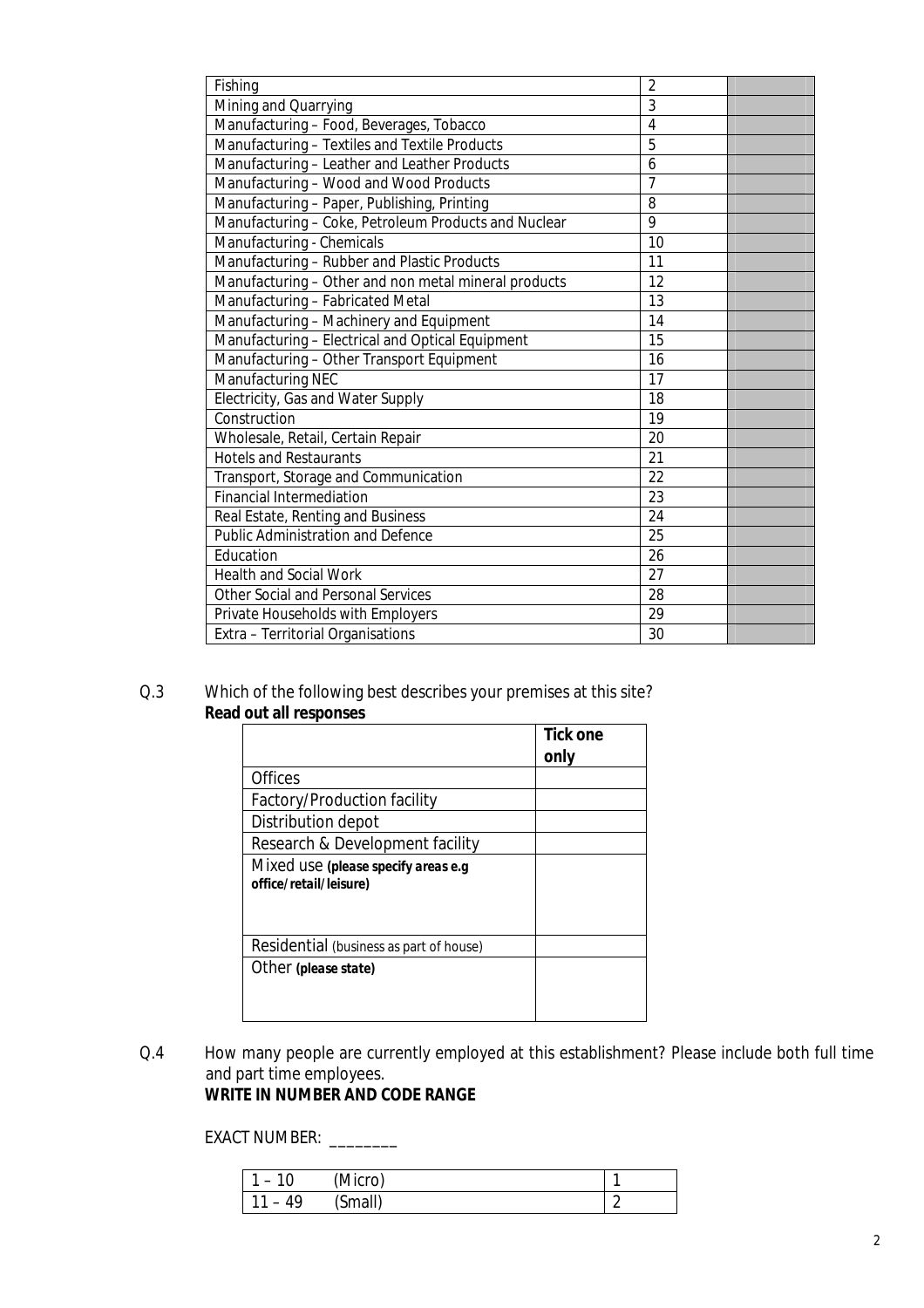|        | $50 - 249$ (Medium) | {<br>s. |
|--------|---------------------|---------|
| $250+$ | (Large)             |         |

 **FOR THE NEXT QUESTION IF THE RESPONDENT IS UNABLE TO SUPPLY THE EXACT NUMBERS THEN TRY TO GATHER A PERCENTAGE, OTHERWISE LEAVE THE PERCENTAGE BLANK** 

 Q.5a And could you also provide the breakdown of employment by those that are employed full-time (more than 30 hours per week) and those that work part-time?

full-time  $\%$  full-time

\_\_\_\_\_\_ part-time \_\_\_\_\_\_% part-time

 $\overline{\phantom{a}}$  ,  $\overline{\phantom{a}}$  ,  $\overline{\phantom{a}}$  ,  $\overline{\phantom{a}}$  ,  $\overline{\phantom{a}}$  ,  $\overline{\phantom{a}}$  ,  $\overline{\phantom{a}}$  ,  $\overline{\phantom{a}}$  ,  $\overline{\phantom{a}}$  ,  $\overline{\phantom{a}}$  ,  $\overline{\phantom{a}}$  ,  $\overline{\phantom{a}}$  ,  $\overline{\phantom{a}}$  ,  $\overline{\phantom{a}}$  ,  $\overline{\phantom{a}}$  ,  $\overline{\phantom{a}}$ 

 $Q5b$ What is the maximum number of employees on this site at any one time?

Q5c Approximately what proportion of your staff live:

| Locally (within 3 miles)      |      |
|-------------------------------|------|
| Elsewhere within the District |      |
| <b>Outside the District</b>   |      |
|                               | 100% |

Q6a What is the current tenure of your building? Freehold

| TICCIIVIU   |  |
|-------------|--|
| Leasehold   |  |
| Licence     |  |
| Other       |  |
|             |  |
| Do not know |  |

**Budget** Q6b Which of the following best defines your premises? *Read out and tick one only* 

> Prestigious Mid-Range Other (please state)

……………………………………………

Q6c May I ask what the cost is per sq. Ft / square metre (inc. service charge)?

 Per sq m\_\_\_\_\_\_\_\_\_\_\_\_\_\_\_\_\_\_\_\_\_\_\_\_\_ Per sq ft\_\_\_\_\_\_\_\_\_\_\_\_\_\_\_\_\_\_\_\_\_\_\_\_\_\_\_\_\_\_\_\_\_\_\_

 $Qu.7$ How long have you been trading at this address? *Read out and tick one only* 

| Less than 1 year |  |
|------------------|--|
|------------------|--|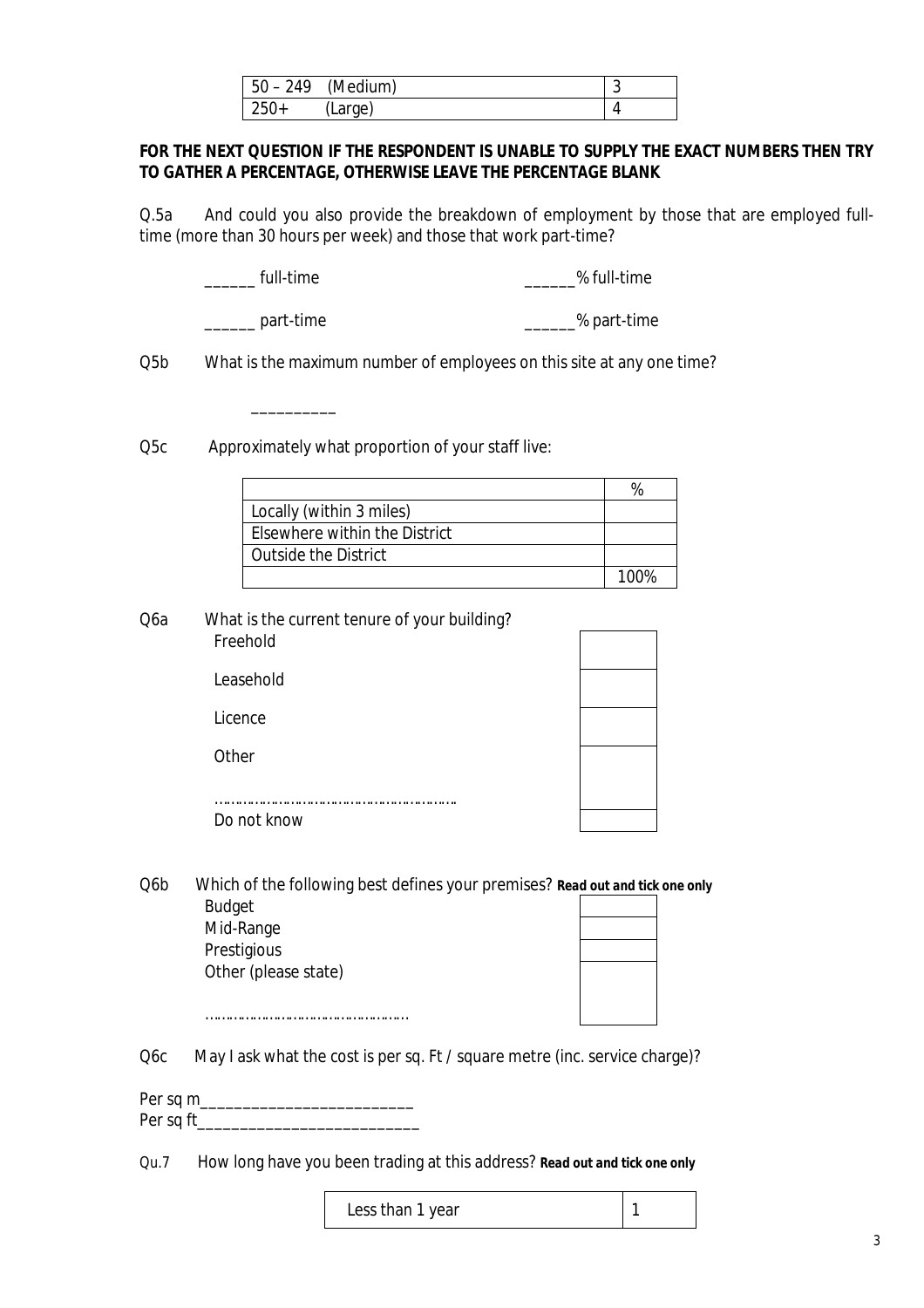| 1-2 years          | $\mathcal{P}$ |
|--------------------|---------------|
| 3-5 years          | 3             |
| 6-10 years         |               |
| More than 10 years | 5             |

Qu.8a Has the company always been here or has it had a previous address? *Read out and tick one only* 

| Always been here                                 |   | Go to<br>O9b |
|--------------------------------------------------|---|--------------|
| Purchased business that was here                 | 2 | Go to<br>Q9b |
| Site is additional site (please state main site) | 3 | Go to<br>O9a |
| <b>Previous address in Eden District</b>         | 4 |              |
| Previous address elsewhere (specify)             | 5 |              |
| Other (specify)                                  | 6 |              |

Qu.8b Why did the business relocate?

…………………………………………………………………………………………..

Q9a What other sites did you consider? *Tick all relevant, prompt* 

| Penrith                            |  |
|------------------------------------|--|
| Appleby                            |  |
| <b>Kirby Stephen</b>               |  |
| Alston                             |  |
| <b>Rural areas of the District</b> |  |
| Carlisle                           |  |
| Kendal                             |  |
| Barrow-in-furness                  |  |
| Whitehaven                         |  |
| Workington                         |  |
| Other sites (please specify)       |  |
|                                    |  |
|                                    |  |
|                                    |  |
|                                    |  |
| None                               |  |
| Do not know                        |  |
|                                    |  |

Q9b What are the main reasons why you are located here? *(Tick all relevant,do not prompt)* 

*\_\_\_\_\_\_\_\_\_\_\_\_\_\_\_\_\_\_\_\_\_\_\_\_\_\_\_\_\_\_\_\_\_\_\_\_\_\_\_\_\_\_\_\_\_\_\_\_\_\_\_\_\_\_\_\_\_\_\_\_\_\_\_\_\_\_\_\_\_\_\_\_\_\_\_\_\_\_\_\_\_\_\_\_\_\_* 

 *NOTE HERE AND RECORD IN TABLE BELOW LATER*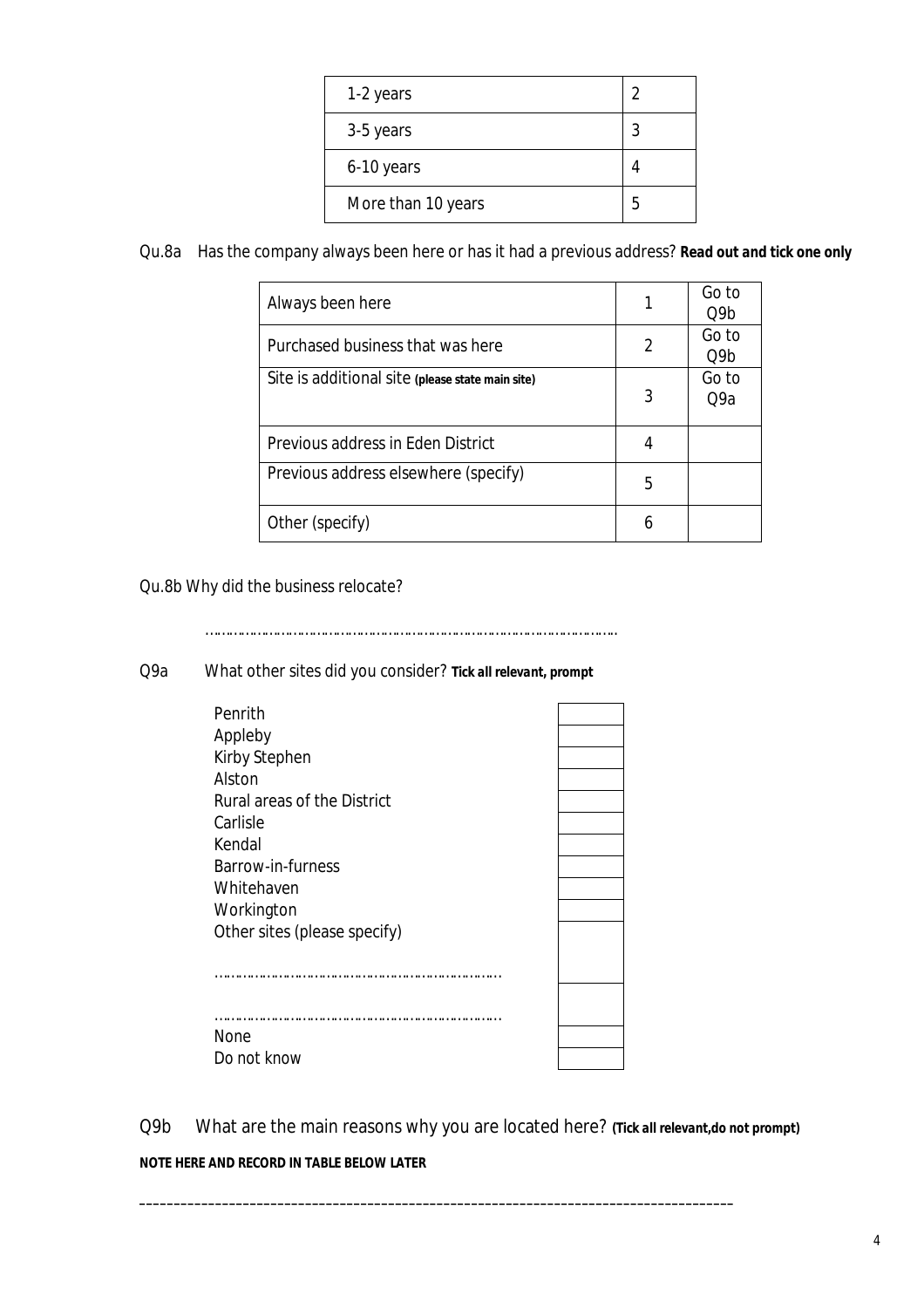|                                                 | Q9b |
|-------------------------------------------------|-----|
| Proximity to where you/key staff live           |     |
| <b>Head office decision</b>                     |     |
| Local business climate                          |     |
| <b>Proximity to suppliers</b>                   |     |
| Proximity to customers                          |     |
| Quality of environment                          |     |
| Quality of premises                             |     |
| Quality of housing and other local facilities   |     |
| Cost of premises                                |     |
| Size of premises                                |     |
| <b>Flexibility of tenure</b>                    |     |
| Availability of suitably qualified staff        |     |
| Ease of access to motorway and motorway network |     |
| Ease of access to airport                       |     |
| Ease of access to railway                       |     |
| <b>Broad band access</b>                        |     |
| Purchase of business that was already here      |     |
| Lack of alternative accommodation               |     |
| Other (please write in)                         |     |
|                                                 |     |

*\_\_\_\_\_\_\_\_\_\_\_\_\_\_\_\_\_\_\_\_\_\_\_\_\_\_\_\_\_\_\_\_\_\_\_\_\_\_\_\_\_\_\_\_\_\_\_\_\_\_\_\_\_\_\_\_\_\_\_\_\_\_\_\_\_\_\_\_\_\_\_\_\_\_\_\_\_\_\_\_\_\_\_\_\_\_\_\_\_\_\_* 

 *These are key questions that need to be answered, if necessary ask for rough idea.* 

Q10 How many floors are your premises on at this site? \_\_\_\_\_\_\_\_\_\_\_\_\_\_\_\_\_\_\_\_\_\_\_\_\_

| Q10a(i) Are you the only occupant of this building? |            |
|-----------------------------------------------------|------------|
| Yes                                                 | Go to Q10b |
| Nο                                                  |            |
| Do not know                                         | Go to Q10b |

\_\_\_\_\_\_\_\_\_\_\_\_

- Q10a(ii) How many floors in total does the building have (including those occupied by other people)? people)? Q10b What is the total floorspace? *(If unsure see if they can tell you what is the average floorspace for*
- *each level but make clear what it is that has been recorded)*

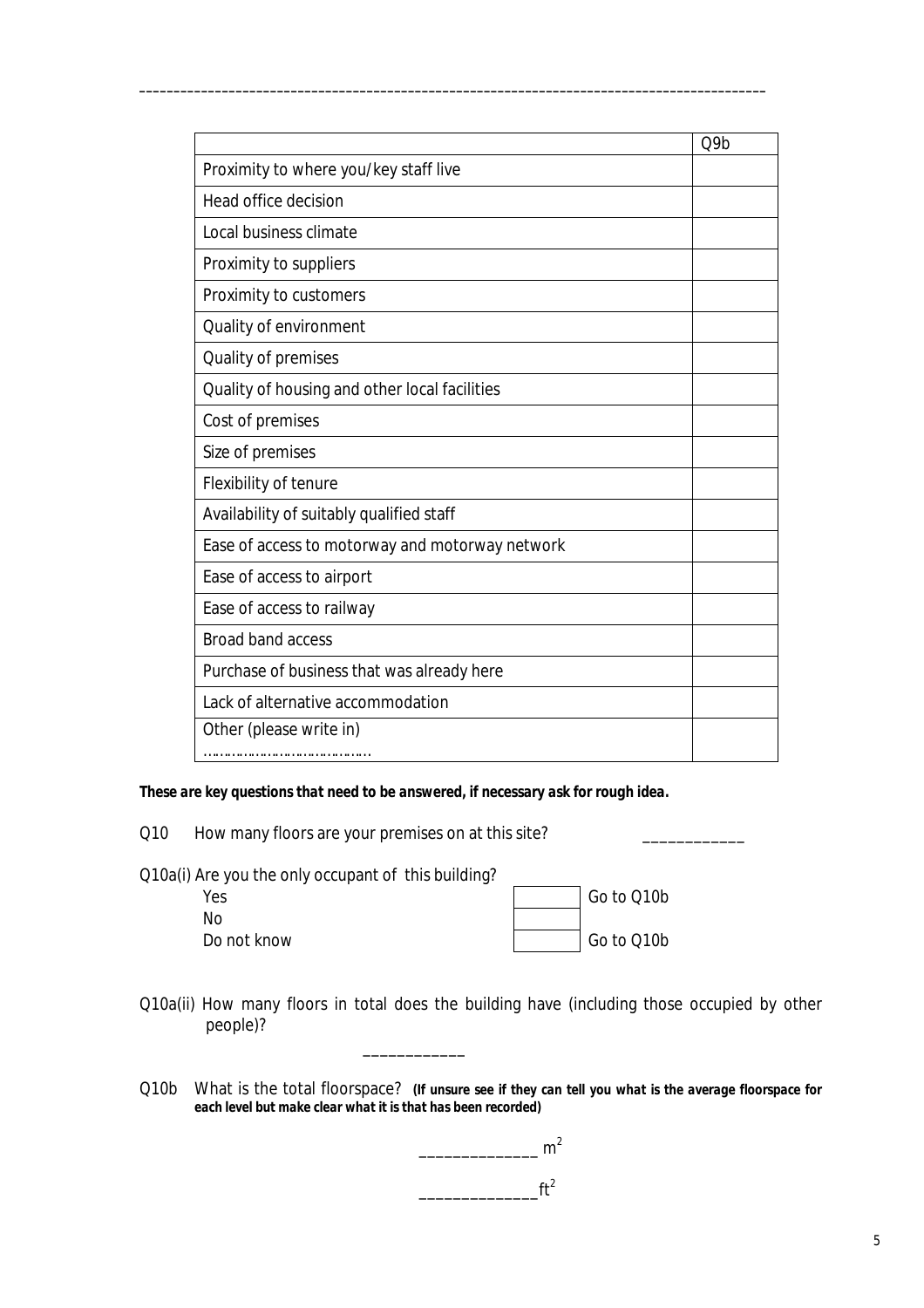Q10c Overall what is the site area (including car parks etc)? *Remember to write in the units (eg square metres)* 

| square metres)                                                    | Units                                                                                       |
|-------------------------------------------------------------------|---------------------------------------------------------------------------------------------|
| Q10c Coded                                                        | $M^2$ per person_                                                                           |
| What proportion of your current accommodation is used for<br>Q10d |                                                                                             |
| Office space/Administration                                       | %                                                                                           |
| <b>Retail/Sales</b>                                               | %                                                                                           |
| Warehousing/storage space                                         | %                                                                                           |
| Research and Development activities                               | $\%$                                                                                        |
| Industrial space                                                  | %                                                                                           |
| Other (please state)                                              | $\%$                                                                                        |
| Q10e<br>Are the premises suited to your current needs?            |                                                                                             |
| Yes                                                               | Go to Q11a                                                                                  |
| No<br>Do not know                                                 | Go to Q11a                                                                                  |
| Q10f If No, why not?                                              |                                                                                             |
|                                                                   |                                                                                             |
| Q11a                                                              | What are the three main problems faced by your business at the current time? Do not prompt. |

2.………………………………………………………………………………………………..

3.………………………………………………………………………………………………..

| TO BE CODED LATER                              | First | Second | <b>Third</b> |
|------------------------------------------------|-------|--------|--------------|
| Rising cost of running the business            |       |        |              |
| Cashflow constraints (including non-payment by |       |        |              |
| debtors)                                       |       |        |              |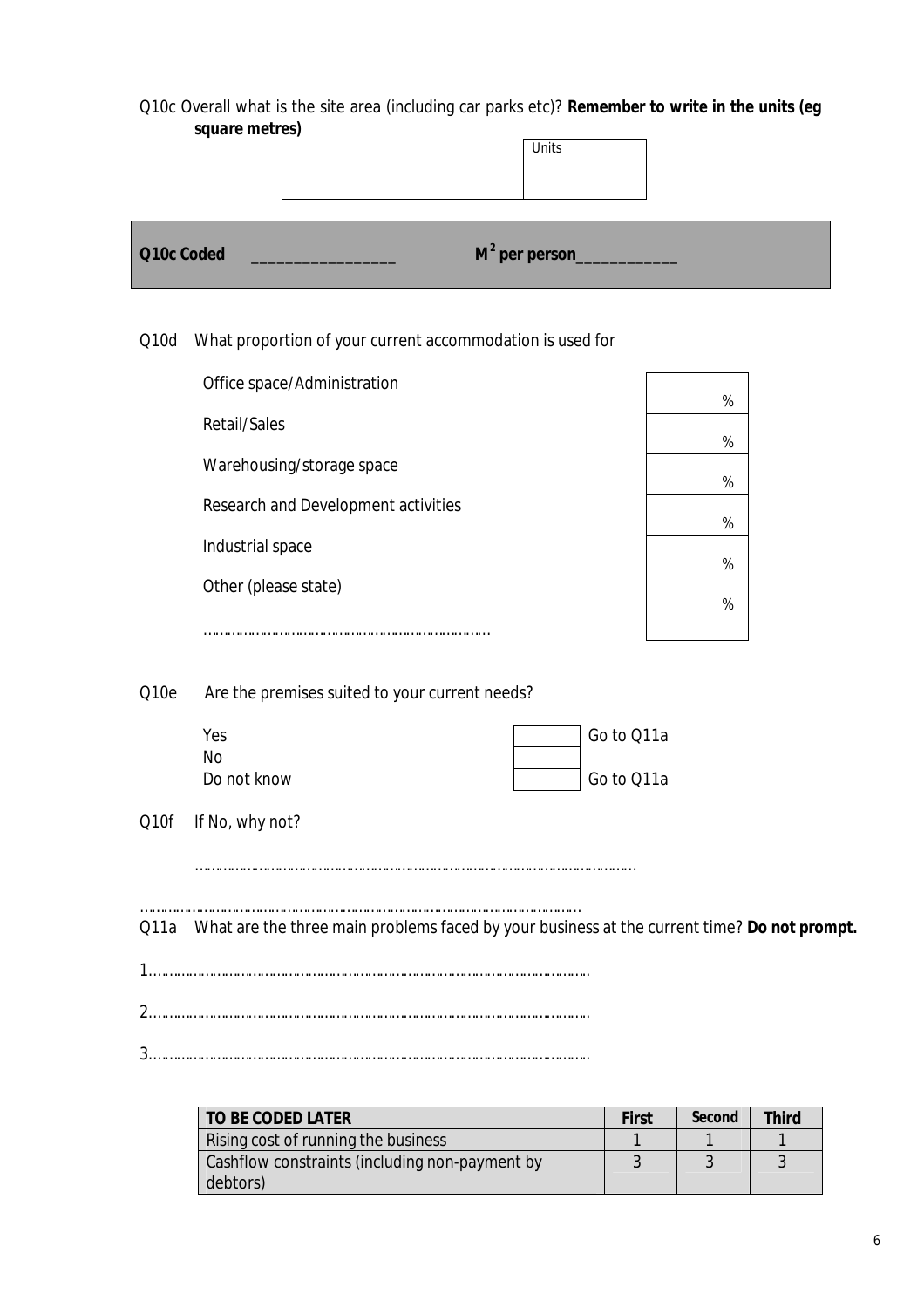| Market pressure (falling demand/competition/price<br>resistance) | $\overline{4}$ | 4  | 4  |
|------------------------------------------------------------------|----------------|----|----|
| Legislation/red tape                                             | 5              | 5  | 5  |
| Staff recruitment and retention                                  | 6              | 6  | 6  |
| Shortage of appropriately skilled staff                          | $\overline{7}$ | 7  | 7  |
| Lack of management development training                          | 8              | 8  | 8  |
| Lack of training facilities/ provision                           | 9              | 9  | 9  |
| Lack of land/cost of land within the area                        | 10             | 10 | 10 |
| Lack of suitable premises in the area                            | 11             | 11 | 11 |
| <b>Existing site constraints</b>                                 | 12             | 12 | 12 |
| <b>Planning constraints</b>                                      | 13             | 13 | 13 |
| <b>Investment constraints</b>                                    | 14             | 14 | 14 |
| High labour costs                                                | 15             | 15 | 15 |
| Need for improved marketing                                      | 16             | 16 | 16 |
| Access to appropriate advice                                     | 17             | 17 | 17 |
| Parking problems                                                 | 18             | 18 | 18 |
| Road /traffic congestion                                         | 19             | 19 | 19 |
| Infrastructure problems                                          | 20             | 20 | 20 |
| <b>Housing issues</b>                                            | 21             | 21 | 21 |
| Other                                                            | 22             | 22 | 22 |
| Don't know                                                       | 23             | 23 | 23 |
| <b>None</b>                                                      | 24             | 24 | 24 |

Q11b How do you rate the following factors in respect of your local area?

|                                        | V.<br>Good | Good | Average | Poor | V.<br>Poor | Do not<br>use/<br>N/A |
|----------------------------------------|------------|------|---------|------|------------|-----------------------|
| Size of premises                       |            |      |         |      |            |                       |
|                                        |            |      |         |      |            |                       |
| Quality of space in premises           |            |      |         |      |            |                       |
|                                        |            |      |         |      |            |                       |
| Rent of premises                       |            |      |         |      |            |                       |
|                                        |            |      |         |      |            |                       |
| Cost of maintenance of premises        |            |      |         |      |            |                       |
| <b>Effectiveness of premises for</b>   |            |      |         |      |            |                       |
| business producitivity                 |            |      |         |      |            |                       |
|                                        |            |      |         |      |            |                       |
| Availability of new sites              |            |      |         |      |            |                       |
|                                        |            |      |         |      |            |                       |
| <b>Environment for staff/customers</b> |            |      |         |      |            |                       |
|                                        |            |      |         |      |            |                       |
| <b>Business rates</b>                  |            |      |         |      |            |                       |
|                                        |            |      |         |      |            |                       |
| Flexibility of space                   |            |      |         |      |            |                       |
| IT infrastructure/capability           |            |      |         |      |            |                       |
|                                        |            |      |         |      |            |                       |
| Car parking                            |            |      |         |      |            |                       |
|                                        |            |      |         |      |            |                       |
| Access by public transport             |            |      |         |      |            |                       |
|                                        |            |      |         |      |            |                       |
| Access by road                         |            |      |         |      |            |                       |
|                                        |            |      |         |      |            |                       |
| Skills of local labour force           |            |      |         |      |            |                       |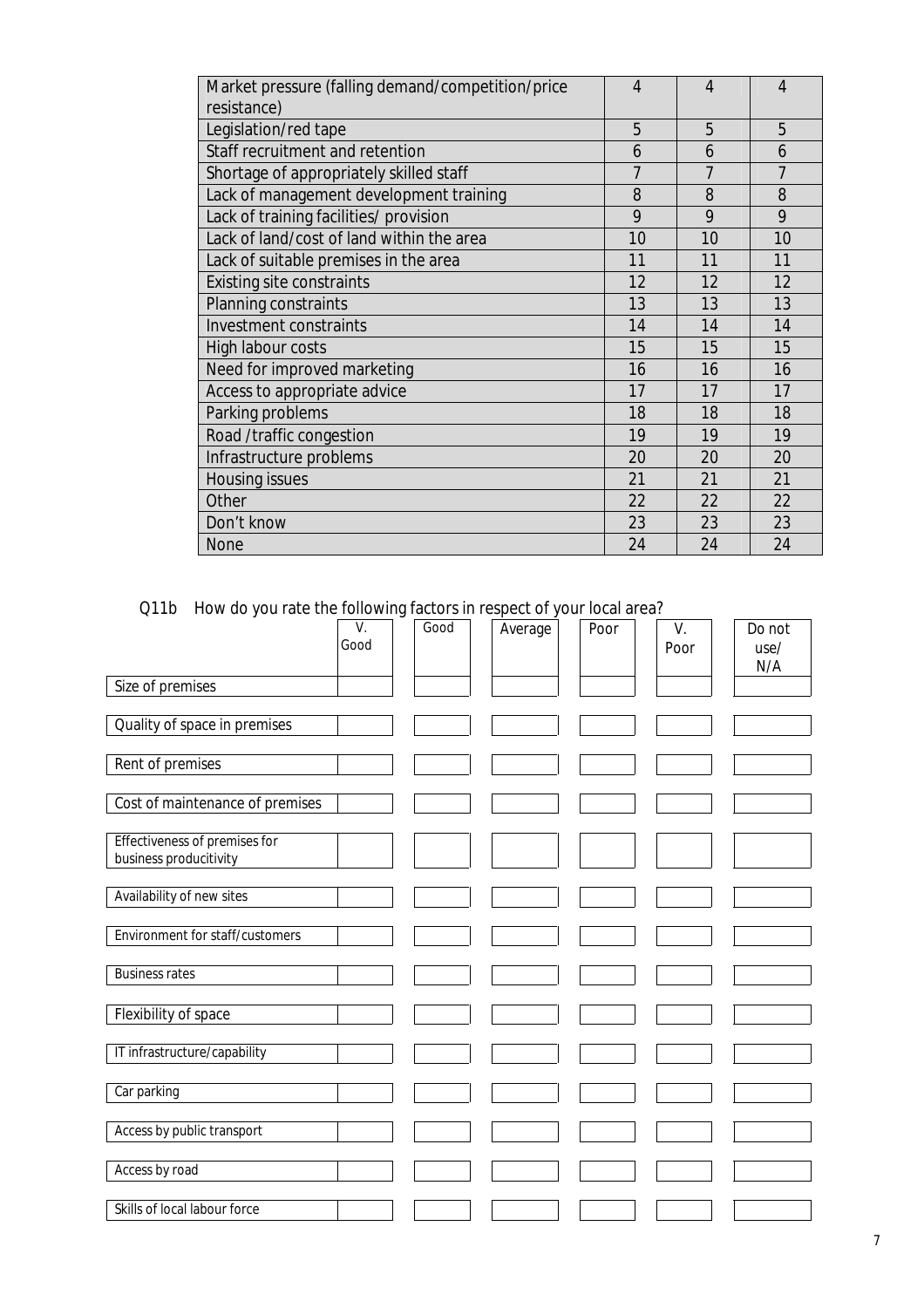|               | Affordability of housing                                                                                  |                          |  |  |
|---------------|-----------------------------------------------------------------------------------------------------------|--------------------------|--|--|
| facilities    | Public sector business support                                                                            |                          |  |  |
|               |                                                                                                           |                          |  |  |
| landscape     | Cleanliness of streets/external                                                                           |                          |  |  |
| lighting)     | External security (CCTV and street                                                                        |                          |  |  |
| Image of area |                                                                                                           |                          |  |  |
|               |                                                                                                           |                          |  |  |
| investment    | Attractiveness of area for                                                                                |                          |  |  |
| Q11c          | Overall, how do you rate Eden District as a place from which to do business?                              |                          |  |  |
|               | <b>Very Good</b>                                                                                          |                          |  |  |
|               | Good                                                                                                      |                          |  |  |
|               | Average                                                                                                   |                          |  |  |
|               | Poor                                                                                                      |                          |  |  |
|               | <b>Very Poor</b>                                                                                          |                          |  |  |
|               |                                                                                                           |                          |  |  |
| Q11d          |                                                                                                           |                          |  |  |
|               |                                                                                                           |                          |  |  |
| Q12           | What could be improved to help your business in Eden District? (write in)                                 |                          |  |  |
|               |                                                                                                           |                          |  |  |
| C.            | <b>FUTURE INTENTIONS</b>                                                                                  |                          |  |  |
|               | Q13a In the short term (next year or so) are there any plans to expand the business, reduce it or to stay |                          |  |  |
| the same?     |                                                                                                           |                          |  |  |
|               | Increase                                                                                                  |                          |  |  |
|               | Decrease                                                                                                  |                          |  |  |
|               | Stay the same                                                                                             |                          |  |  |
|               | Q13b Do you expect the number of people at this premises to increase, decrease or stay the same?          |                          |  |  |
|               | Increase                                                                                                  |                          |  |  |
|               | Decrease                                                                                                  |                          |  |  |
|               | Stay the same                                                                                             |                          |  |  |
|               | Q13c Could you explain a little more about these plans?                                                   |                          |  |  |
|               |                                                                                                           |                          |  |  |
|               |                                                                                                           |                          |  |  |
|               |                                                                                                           |                          |  |  |
|               |                                                                                                           |                          |  |  |
| Q14a          | Will the size of the premises required change?                                                            |                          |  |  |
|               | Increase                                                                                                  |                          |  |  |
|               | Decrease                                                                                                  |                          |  |  |
|               | <b>No</b><br>Do not know                                                                                  | Go to Q14d<br>Go to Q14d |  |  |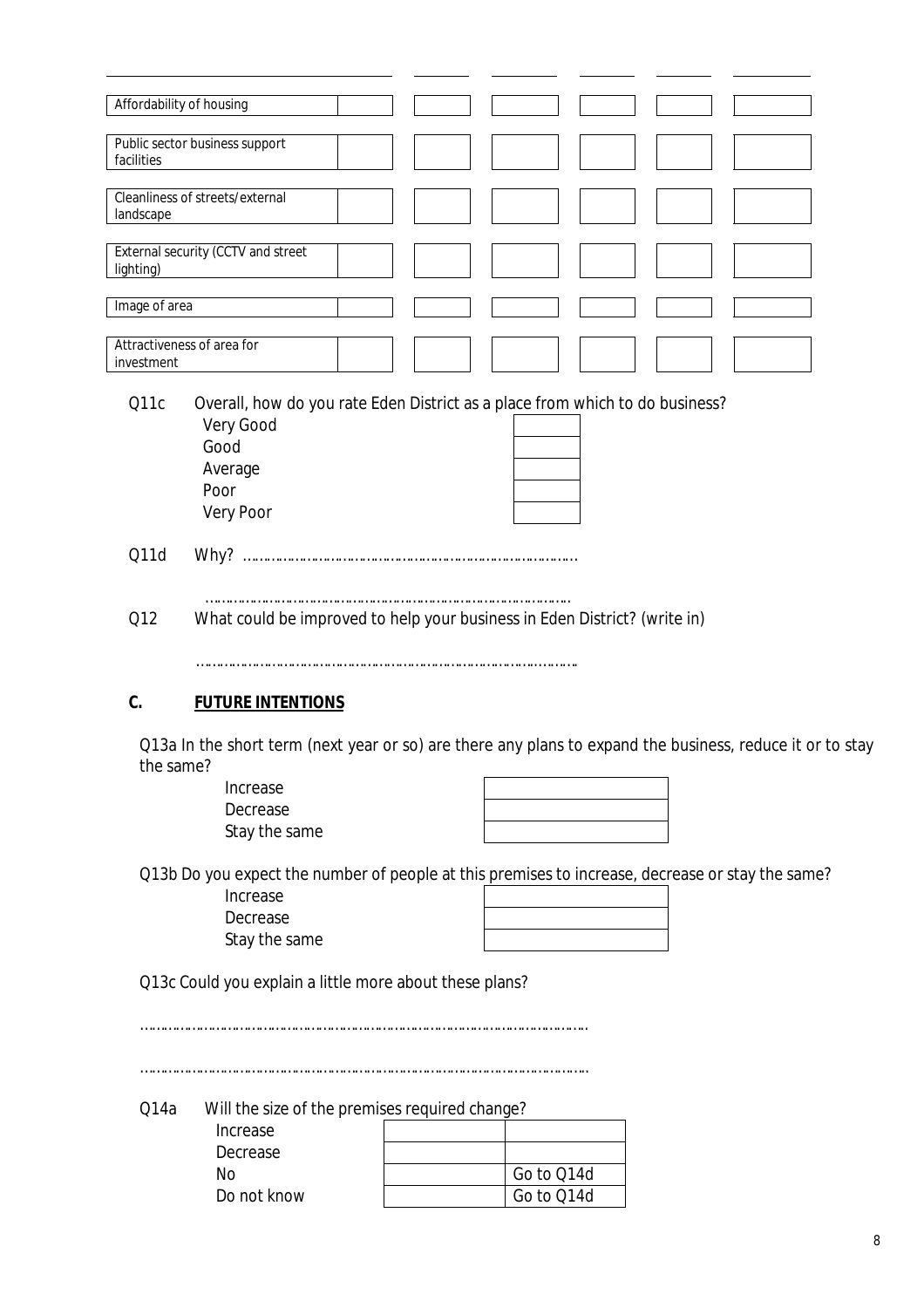$Q14b$ How much space is required? (Including current space)



Q14c What proportion of your future accommodation will be used for

| Area for subletting (if applicable)        | %      |
|--------------------------------------------|--------|
| Office space/Administration                |        |
| Retail/Sales                               | %      |
| Warehousing/storage space                  | %<br>% |
| <b>Research and Development activities</b> | %      |
| Industrial space                           |        |
| Other (please state)                       | %<br>% |
|                                            |        |

Q14d Is your current building suitable for this change?

| Yes as it stands  | Ask Q14e then go to<br>Q16 |
|-------------------|----------------------------|
| Yes with building |                            |
| modifications     |                            |
| No                |                            |
| Do not know       |                            |

Q14e Please explain

…………………………………………………………………………………………………..

…………………………………………………………………………………………………..

Q15 Do you feel that there are buildings suitable in Eden District to meet this required change?

| Yes         | Ask Q15a then go to Q16 |
|-------------|-------------------------|
| No          |                         |
| Do not know | Go to Q16               |

 $Q15a$ 

Q15a What are the main reasons for your answer? *Probe but do not prompt, tick all relevant* 

|                                       | O15a |
|---------------------------------------|------|
| Proximity to where you/key staff live |      |
| Head office decision                  |      |
| Local business climate                |      |
| Proximity to suppliers                |      |
| Proximity to customers                |      |
| Quality of environment                |      |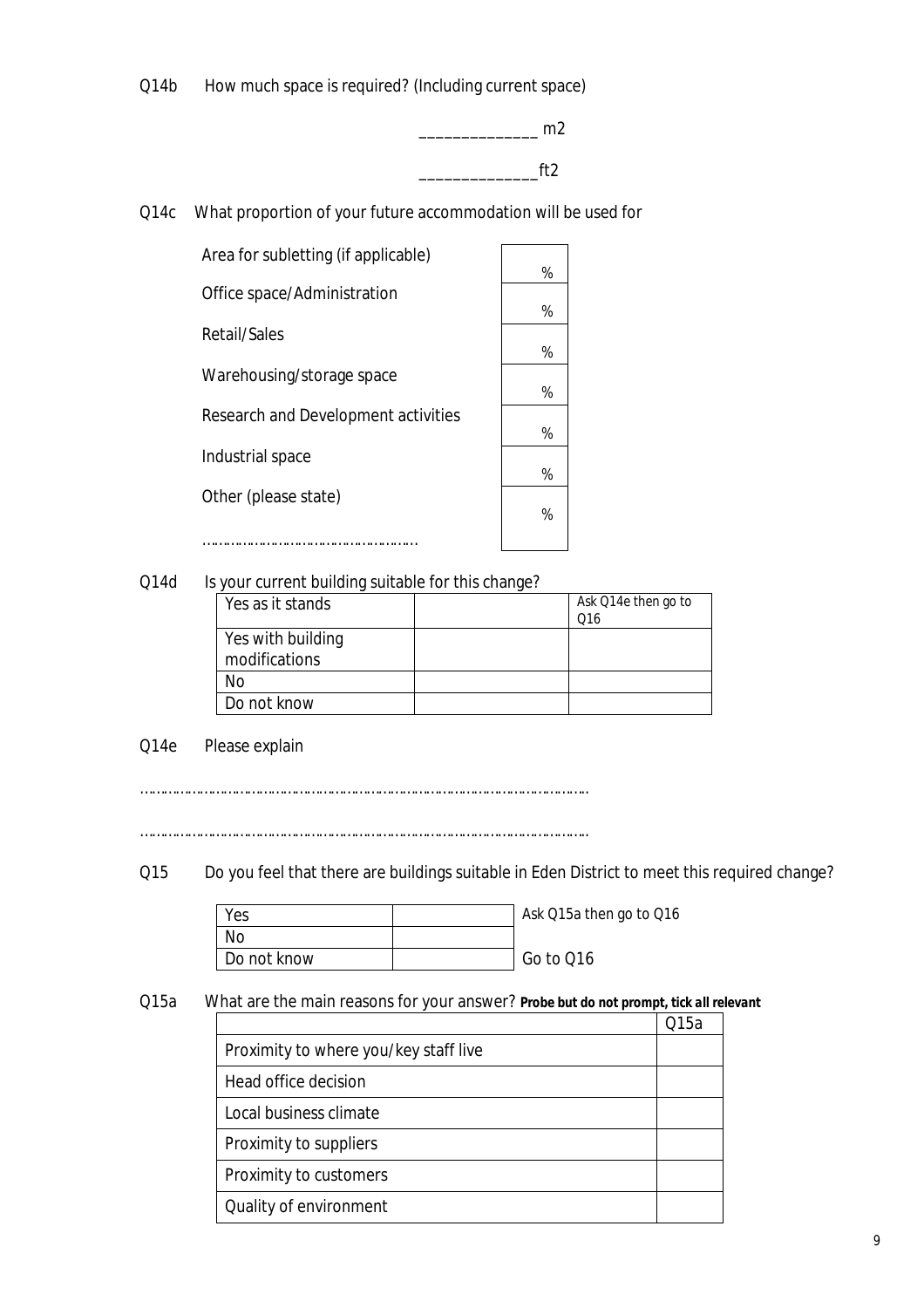| <b>Quality of premises</b>                    |  |
|-----------------------------------------------|--|
| Quality of housing and other local facilities |  |
| Cost of premises                              |  |
| Size of premises                              |  |
| <b>Flexibility of tenure</b>                  |  |
| Availability of suitably qualified staff      |  |
| Access to motorway                            |  |
| Access to airport                             |  |
| Access to railway                             |  |
| <b>Broad band access</b>                      |  |
| Lack of alternative accommodation             |  |
| Other (please write in)                       |  |
|                                               |  |

Q15b Do you feel there is adequate supply of affordable business premises in:

|                                | Yes | No | Do not<br>know | Comments (write in where provided) |
|--------------------------------|-----|----|----------------|------------------------------------|
| Penrith                        |     |    |                |                                    |
| Appleby                        |     |    |                |                                    |
| <b>Kirkby Stephen</b>          |     |    |                |                                    |
| Alston                         |     |    |                |                                    |
| Rural areas in the<br>district |     |    |                |                                    |

Q15c Do you think that there are sufficient premises within the district?

Q15d Would you prefer to remain in Eden District? **Read out and tick one option** 

| Yes, for all activities          | Go to Q15d                 |
|----------------------------------|----------------------------|
| Yes, for current activities only | Go to Q15d                 |
| Yes for some activities          | Go to Q15d                 |
| No                               | Ask Q15e(i) then go to Q16 |

Q15e Would you consider? *(Tick all relevant)*  Relocation

Additional site

|  | <b>Ask Q15e(i)</b> |
|--|--------------------|
|  | Ask Q15e(ii)       |

Q15f (i) Where would you be looking to relocate to?

 Q15f (ii) Where would you be looking for an additional site? *Read out and tick all relevant* 

| Q15e(i) | Q15e(ii) |
|---------|----------|
|         |          |

Penrith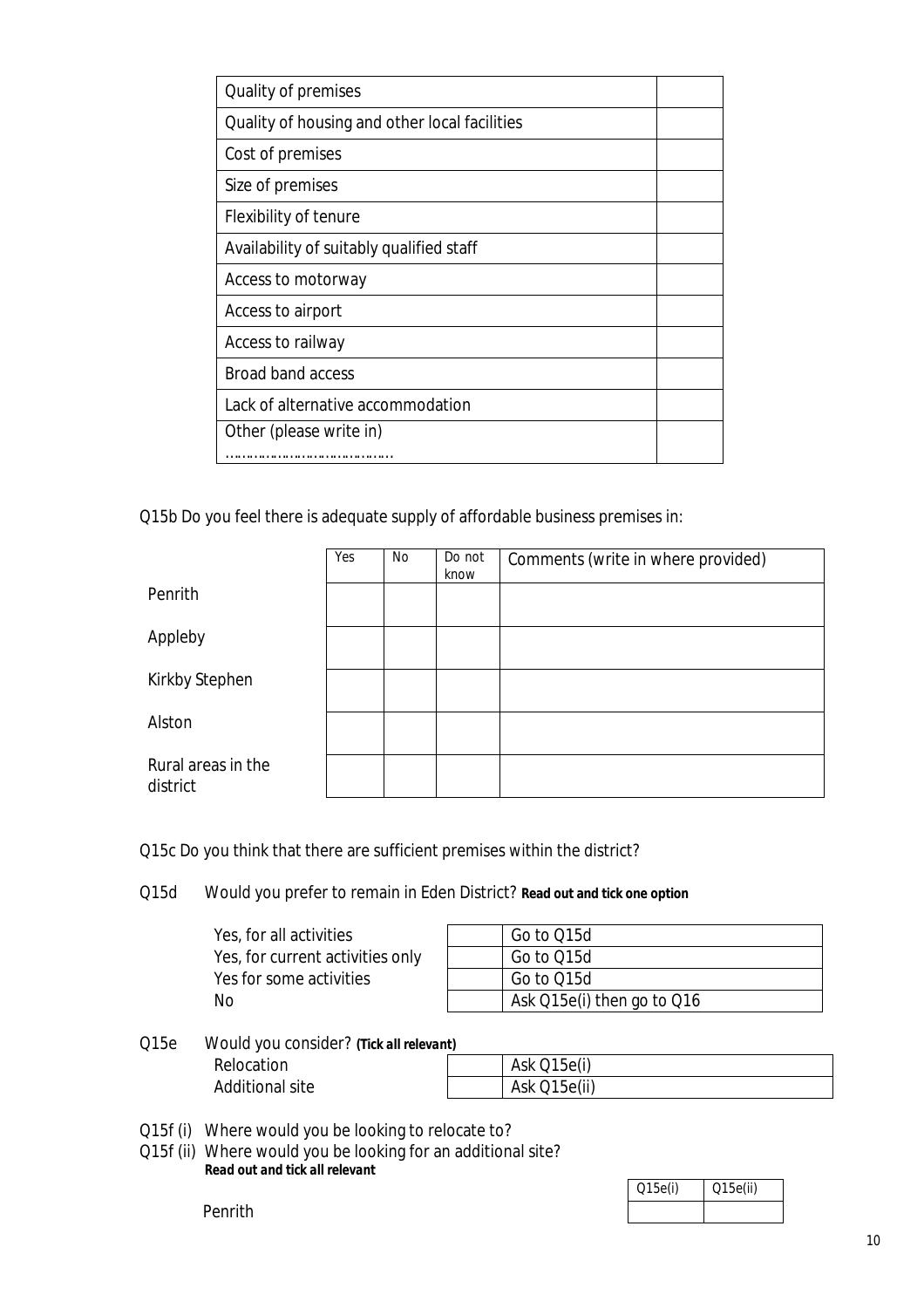Appleby Kirby Stephen Alston Rural areas of the District Carlisle Kendal Barrow-in-furness Whitehaven Workington Sites elsewhere in Cumbria / Lancashire Other possibilities (please state)



………………………………………………… Do not know

………………………………………………

Q15g What factors would be important in the relocation? *Read out and tick all relevant* 

| Wish to change tenure type               | Ask Q15h   |
|------------------------------------------|------------|
| Wish to change environment               | Ask Q15i   |
| Wish to change in terms of cost          | Ask Q15j   |
| Wish to change to building specified for | Ask Q15k   |
| the business                             |            |
| Whether there were grants or financial   |            |
| support for relocating to an area        |            |
| Other                                    |            |
|                                          |            |
| None                                     | Go to Q15I |

Q15h Would you prefer to? *Read out and tick one* 

| Rent under licence   |  |
|----------------------|--|
| Rent under tenancy   |  |
| Buy                  |  |
| Other (please state) |  |
|                      |  |
| .                    |  |

Q15i What type of environment would you prefer to locate in? *Read out and tick one* 

| Urban                |  |
|----------------------|--|
| Periphery            |  |
| Rural                |  |
| Other (please state) |  |
|                      |  |
|                      |  |

Q15j What quality of premises will you be looking for? *Read out and tick one* 

Budget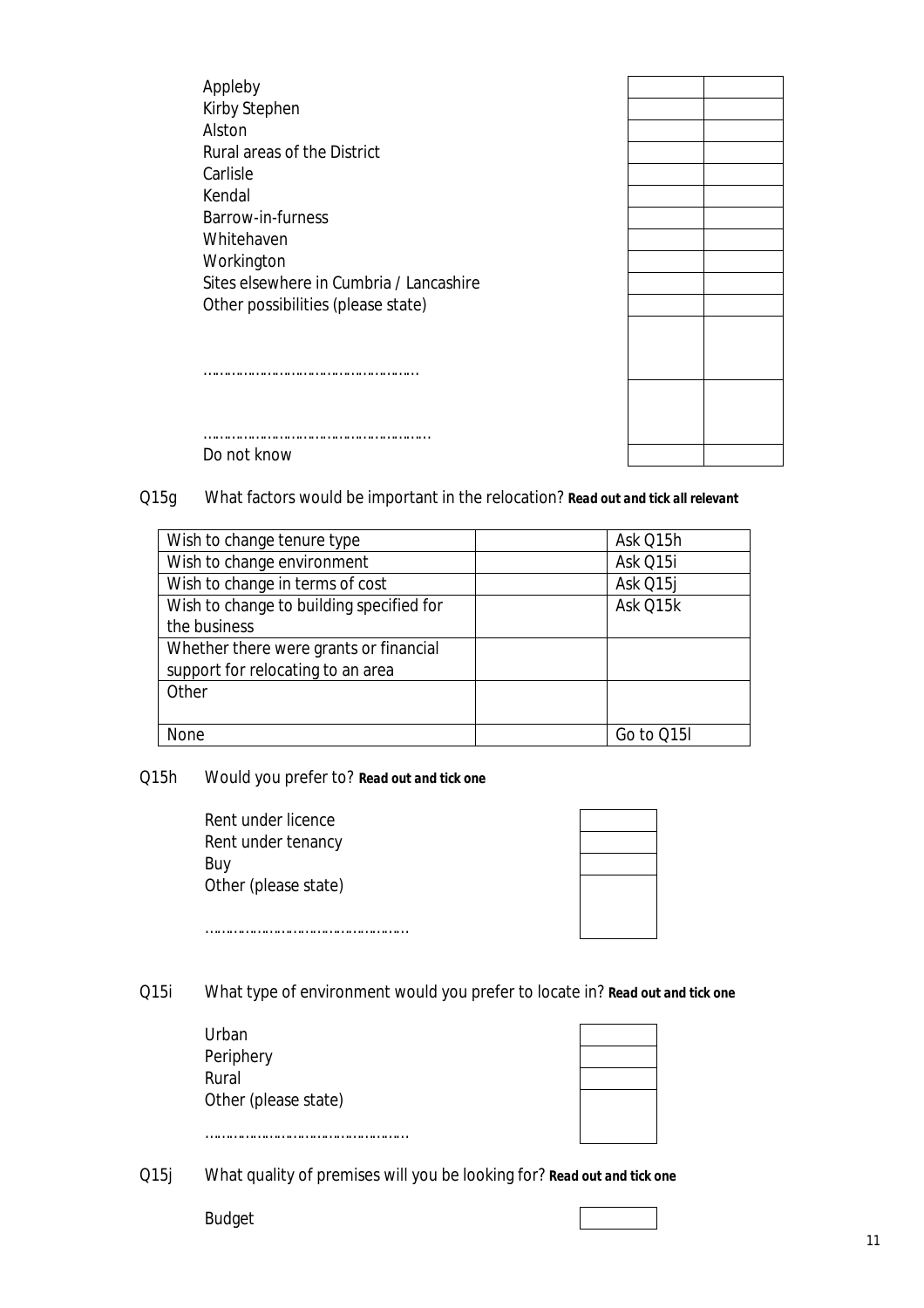| Prestigious          |  |
|----------------------|--|
| Mid-Range            |  |
| Other (please state) |  |
|                      |  |
|                      |  |
|                      |  |

Q15k Would you prefer to move to an existing building or have a design and build solution? *Read out and tick one* 

 Design and Build Solution Build own premises Existing Building Other (please state) ……………………………………………

 $Q15I$ Is there currently a preference for any of the following? *Read out and tick one* 

| Expansion on current site   |  |
|-----------------------------|--|
| Relocation /Additional site |  |
| No preference               |  |

………………………………………………

**The Contract of Street** 

- Q16 Would you consider moving to Gillwilly Business Park if additional premises were located there, or are all your requirements met by your current site?
- Q17a Over the medium to long term (up to 10 years) do you expect your turnover at these premises (or new ones) to increase, decrease or stay the same? And by approximately how much each year?

|               | <b>Tick</b> | $1 - 2%$ |     |     | $3-5\%$ 5-10% 10-20% 20%+ |     |
|---------------|-------------|----------|-----|-----|---------------------------|-----|
|               | one         |          |     |     |                           |     |
| Increase      |             |          |     |     |                           |     |
| Decrease      |             |          |     |     |                           |     |
| Stay the same |             | N/A      | N/A | N/A | N/A                       | N/A |

Q17b Would you expect to see a change in employment in that time? If so, how much over the period?

|               | <b>Tick</b> | $1-2%$ |  | $3-5\%$ 5-10% 10-20% 20%+ |  |
|---------------|-------------|--------|--|---------------------------|--|
|               | one         |        |  |                           |  |
| Increase      |             |        |  |                           |  |
| Decrease      |             |        |  |                           |  |
| Stay the same |             |        |  | Go to Q16d                |  |

Q17c In which types of jobs do you expect to see these changes? *(write in all along with change likely)* 

……………………………………………………………………………………..

| Q16c coded | SOC Code | Increase | Decrease |  |
|------------|----------|----------|----------|--|
|            |          |          |          |  |
|            |          |          |          |  |
|            |          |          |          |  |
|            |          |          |          |  |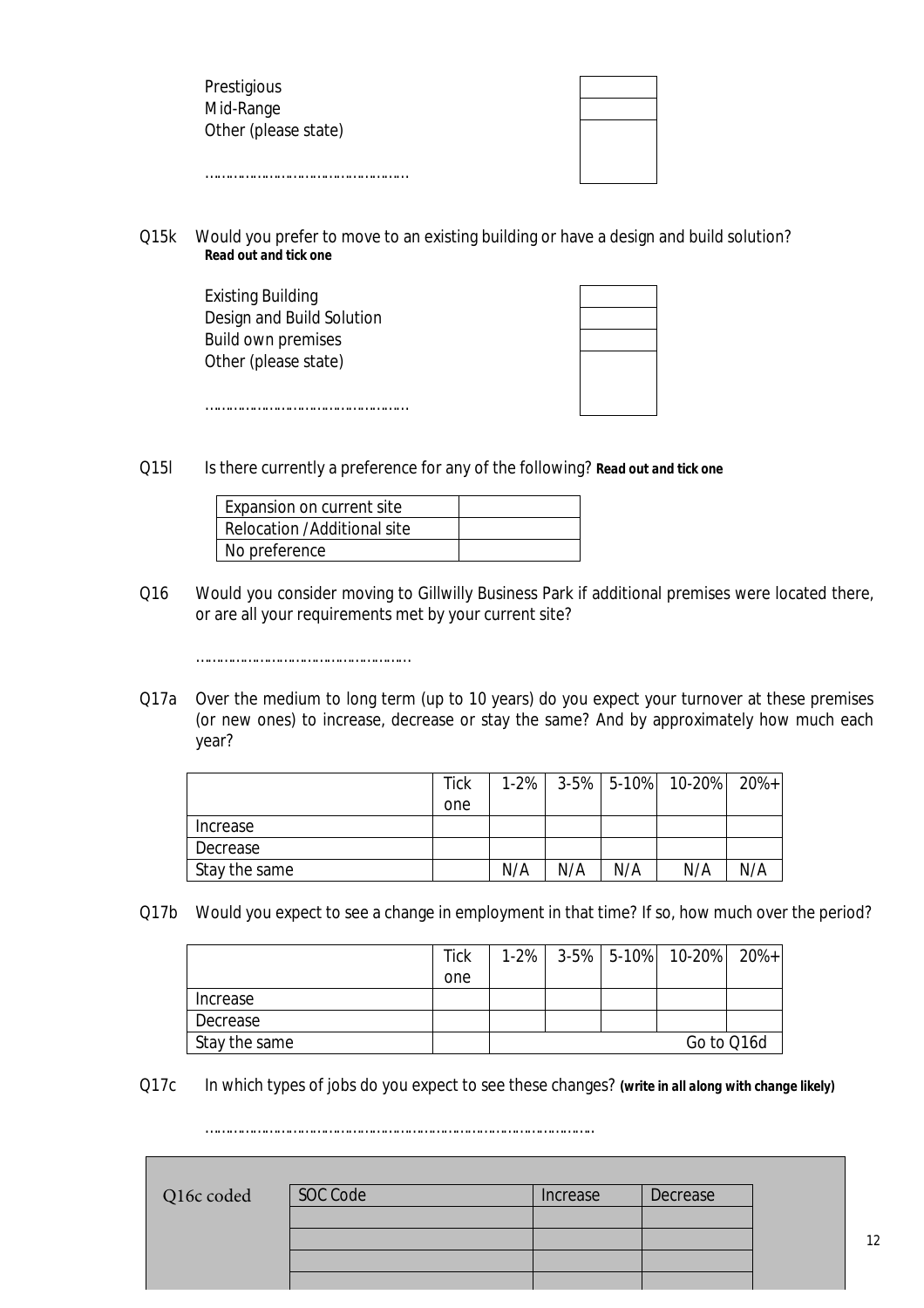#### Q17d Are there any other factors which may impact on your future plans?

| Yes         |  |
|-------------|--|
| No          |  |
| Do not know |  |

### Q17d (i) What are these factors

……………………………………………………………………………………………….

 Q17e Do you foresee a change in the size of your premises requirements in the medium to long term as a consequence of the changes in turnover or employment?

| Increase    |           |
|-------------|-----------|
| Decrease    |           |
| None        | Go to end |
| Do not know |           |

 $Q17f$ What would be the overall change in terms of size of premises (e.g probe for whether there is likely to **be a change of 10%, 20% etc)** 

…………………………………………………………………………………………………..

…………………………………………………………………………………………………..

 $Q17q$ How would you propose to meet the anticipated change?

…………………………………………………………………………………………………..

…………………………………………………………………………………………………..

### Q18a Is your current building suitable for this longer-term change?

| Yes as it stands             |          | Ask Q17b then go to |
|------------------------------|----------|---------------------|
|                              |          | end                 |
| with<br>Yes<br>modifications | building |                     |
| Nο                           |          |                     |
| Do not know                  |          |                     |

#### $Q18b$ Please explain

…………………………………………………………………………………………………..

…………………………………………………………………………………………………..

 $Q18c$ Is there currently the capacity in Eden District to fulfil your longer term requirements?

| Yes | Go to End |
|-----|-----------|
| No  |           |